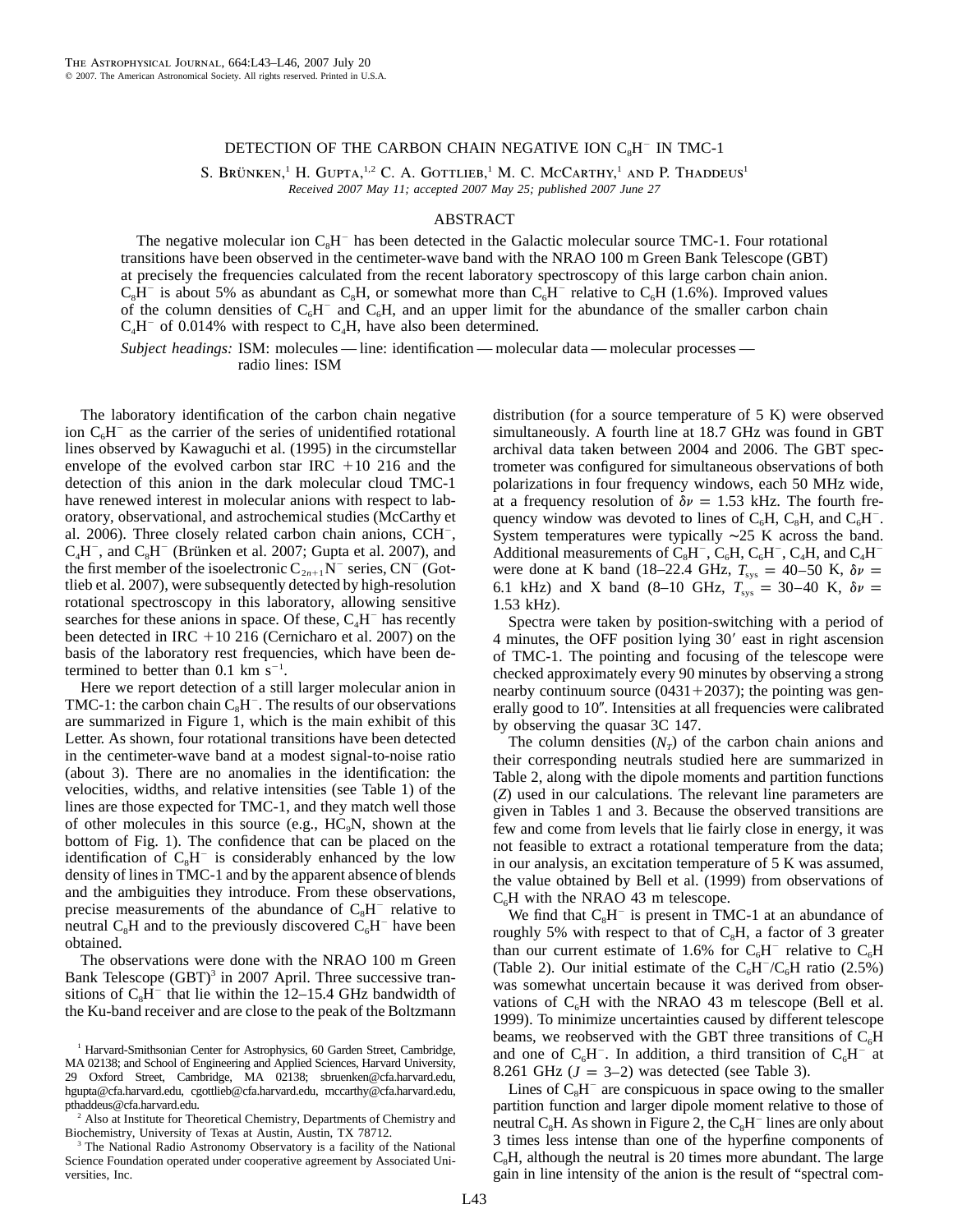

FIG. 1.—Observed lines of  $C_8H^-$  in TMC-1 and one of HC<sub>9</sub>N for comparison (*bottom*). The dashed line is at  $v_{LSR} = 5.8$  km s<sup>-1</sup>, the assumed source velocity. The spectra have been smoothed to a resolution of 6.1 kHz. Data from several observing sessions and from both polarizations were averaged to enhance the signal-to-noise ratio. The total integration time for the  $C_8H^-$  lines was ∼37 hr in the Ku band and ∼27 hr in the K band.

pression": the intensity that is spread over several lines in the open-shell radical because of fine and hyperfine interactions and L-doubling collapses into a single line for the closed-shell anion. Line intensities are further enhanced by a factor of nearly 4, owing to the greater polarity of the anion—to the obvious benefit of astronomical detection. It is worth noting that  $C_8H^-$  has a larger dipole moment (11.9 D) than any other molecule yet found in space.

We were unable to detect the shorter chain  $C_4H^-$  with the GBT in a fairly short observation time (∼3 hr). However, even with this modest level of integration, a very low upper limit for the  $C_4H^-/C_4H$  ratio of <0.014% is derived. Such a low ratio can be obtained because the enhancement in line intensity due to spectral compression and increased polarity for  $C_4H^-$  relative to C4H is nearly 2 orders of magnitude, and because neutral  $C<sub>4</sub>H$  is abundant in TMC-1. The derived anion-to-neutral ratio is at least 2 orders of magnitude smaller than that determined for the two longer chains in TMC-1, but it is comparable to

TABLE 1 LINES OF  $C_8H^-$  in TMC-1

| (MHz)<br>(mK) | $(km s^{-1})$                                    | $(km s^{-1})$                            |
|---------------|--------------------------------------------------|------------------------------------------|
|               | 5.71(5)<br>5.86(5)<br>5.84(6)                    | 0.36(4)<br>0.37(4)<br>0.45(4)<br>0.34(5) |
|               | 12833.460<br>14000.134<br>15166.806<br>18666.814 | 8(1)<br>7(1)<br>6(1)<br>5.80(7)<br>10(2) |

NOTES. — The 1  $\sigma$  uncertainties in parentheses are in the units of the last significant digit. Line parameters are derived from a least-squares fit of a Gaussian profile to the spectra shown in Fig. 1;  $\alpha(1950) = 04^{\text{h}}38^{\text{m}}38.6^{\text{s}}$ ,  $\delta(1950) = +25^{\circ}35'45.0''$ . <sup>a</sup> From Gupta et al. (2007).

the value of ~0.02% found for  $C_4H$ / $C_4H$  in IRC +10 216 (Cernicharo et al. 2007).

The high abundances of  $C_6H^-$  and  $C_8H^-$  with respect to their parent radicals suggest that the anions are formed by a simple and efficient mechanism. A likely process is electron radiative attachment:  $X + e^- \rightarrow X^- + h\nu$ , which is favored by a large electron affinity (EA) of the parent neutral, and a high density of vibronic states, which allows rapid relaxation to the anionic ground state (Terzieva & Herbst 2000). Both  $C_6H$  and  $C_8H$ possess unusually high electron affinities (3.8 and 4.0 eV, respectively; Rienstra-Kiracofe et al. 2002) and are large by the standards of astronomical molecules. The threefold greater ratio of  $C_8H^-$  to  $C_8H$  compared to the ratio of  $C_6H^-$  to  $C_6H$  is plausibly the result of size. The abundances of the C<sub>2n</sub>H<sup>-</sup> anions recently predicted by Millar et al. (2007) are in good agreement with our observed values, suggesting that electron radiative attachment may indeed be the main route to anion formation.

 $C<sub>4</sub>H$  also has a large electron affinity (3.6 eV; Rienstra-Kiracofe et al. 2002) and is only somewhat smaller than  $C_6H$ , so the surprisingly low abundance limit for  $C_4H^-/C_4H$  in TMC-1 suggests that other factors may be important in anion formation. A conspicuous difference between  $C_4H$  and the two larger radicals is its polarity: only 0.9 D for  $C<sub>4</sub>H$  versus 5.5 and 6.3 D for  $C_6H$  and  $C_8H$ , respectively. As discussed in the literature (e.g., Lykke et al. 1984; Güthe et al. 2001), cross sections for electron attachment are considerably enhanced for highly polar molecules, particularly those with dipole moments in excess of 2–2.5 D owing to the existence of long-lived dipole-bound states (DBSs) that may facilitate anion formation. Because of its small dipole moment and the absence of a DBS supported by its electronic ground state (Pino et al. 2002), electron capture and the formation of the temporary negative ion, the first steps in electron radiative attachment (Desfrançois et al. 1996), may be very inefficient for C<sub>4</sub>H. The high C<sub>4</sub>H<sup>-</sup>/C<sub>4</sub>H ratio of 1% predicted by Millar et al. (2007) might therefore only provide an upper limit

TABLE 2 ABUNDANCES OF C<sub>2</sub>H ANIONS AND RADICALS IN TMC-1

| Molecule | Dipole<br>Moment <sup>a</sup><br>(D) | Z(5 K) | $N_{\tau}$<br>$(10^{10}$ cm <sup>-2</sup> ) | Anion-to-Neutral<br>Ratio<br>(% ) |
|----------|--------------------------------------|--------|---------------------------------------------|-----------------------------------|
| $C4H-$   | 6.2                                  | 23     | <8.5                                        | < 0.014(1)                        |
| $C4H$    | 0.9                                  | 89     | 6100(500)                                   | .                                 |
| $C_6H^-$ | 8.2                                  | 76     | 12(2)                                       | 1.6(3)                            |
| $C_6H$   | 5.5                                  | 312    | 750(80)                                     | .                                 |
| $C_sH^-$ | 11.9                                 | 179    | 2.1(4)                                      | 5(1)                              |
| $C_sH$   | 6.3                                  | 720    | 46(4)                                       | $\cdots$                          |

NOTE.—The 1  $\sigma$  uncertainties in parentheses are in the units of the last significant digit.

<sup>a</sup> Values for  $C_4H^-$  and  $C_6H^-$  are from Blanksby et al. (2001), for  $C_4H$  and  $C_6H$  from Woon (1995), for  $C_8H^-$  from Gupta et al. (2007), and for  $C<sub>s</sub>H$  from McCarthy et al. (1996).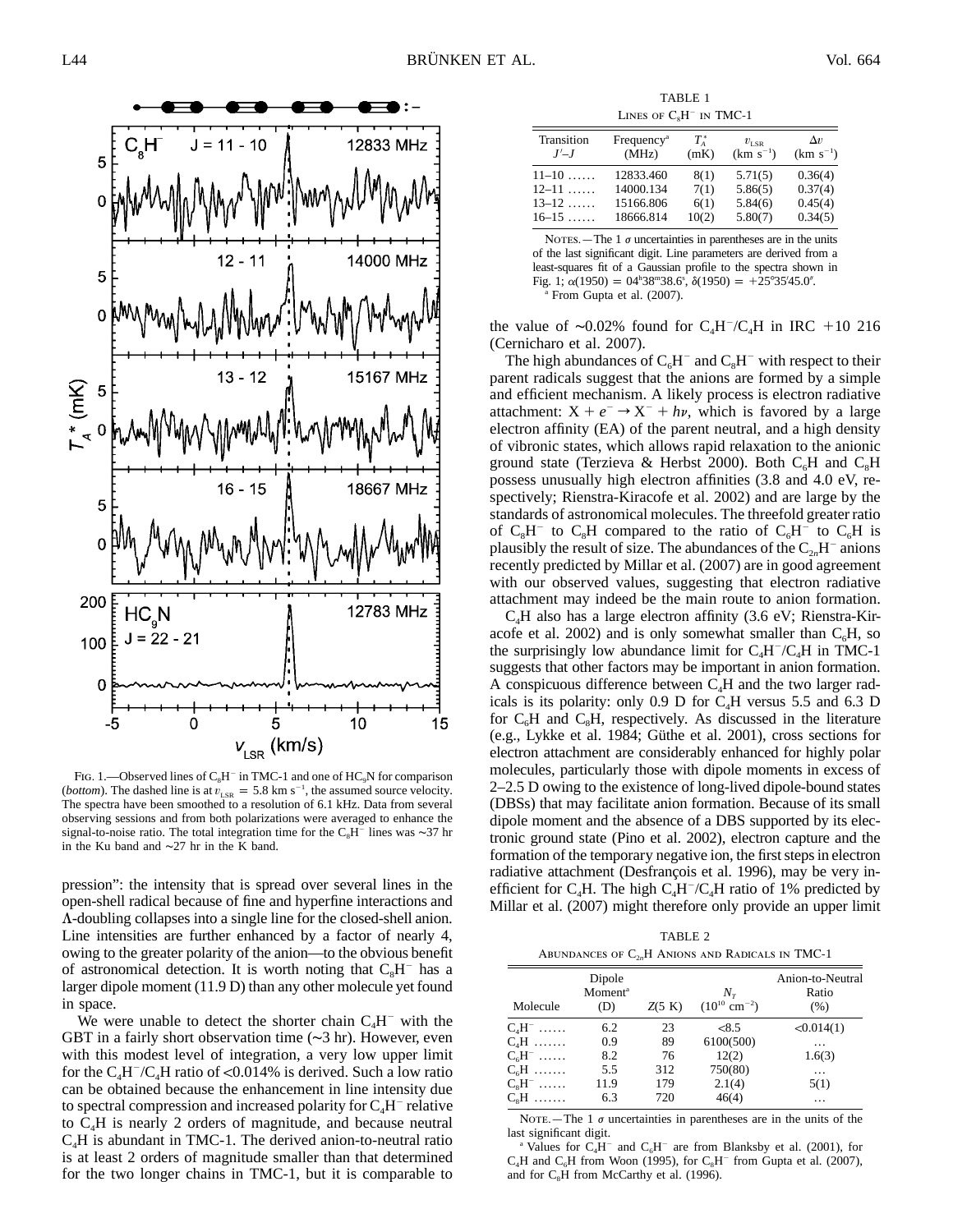|                      | <b>TRANSITION</b> |           |                  | FREQUENCY | $T_A^*$       | $\Delta v$    | $\int T_A^* \Delta v$ |
|----------------------|-------------------|-----------|------------------|-----------|---------------|---------------|-----------------------|
| <b>MOLECULE</b>      | $J'$ - $J$        | $F'-F$    | Parity           | (MHz)     | (mK)          | $(km s^{-1})$ | $(K \ km \ s^{-1})$   |
| $C_sH^a$             | $12.5 - 11.5$     | $\ddotsc$ | $\mathfrak{e}$   | 14666.686 |               |               | 0.0108(5)             |
|                      |                   |           | $\mathcal{f}$    | 14666.771 | .             | .             | 0.0115(5)             |
| $C_6H^{-b}$          | $3 - 2$           | $\cdots$  | $\ddotsc$        | 8261.174  | 13(1)         | 0.41(5)       | 0.0058(8)             |
|                      | $5 - 4$           | $\cdots$  | .                | 13768.612 | 41(2)         | 0.33(2)       | 0.0153(1)             |
| $C_6H^c$             | $3.5 - 2.5$       | $4 - 3$   | $\mathfrak{e}$   | 9703.498  | 71(3)         | 0.40(2)       | 0.031(2)              |
|                      |                   | $3 - 2$   | $\mathfrak{e}$   | 9703.609  | 61(4)         | 0.30(2)       | 0.020(2)              |
|                      |                   | $4 - 3$   | $\boldsymbol{f}$ | 9703.834  | 66(3)         | 0.45(3)       | 0.033(2)              |
|                      |                   | $3 - 2$   | $\overline{f}$   | 9703.945  | 45(3)         | 0.60(4)       | 0.030(2)              |
|                      | $5.5 - 4.5$       | $6 - 5$   | $\mathfrak{e}$   | 15248.247 | 214(4)        | 0.39(1)       | 0.096(2)              |
|                      |                   | $5 - 4$   | $\mathfrak{e}$   | 15248.322 | 169(4)        | 0.39(12)      | 0.076(2)              |
|                      |                   | $6 - 5$   | $\overline{f}$   | 15249.084 | 206(4)        | 0.36(1)       | 0.086(2)              |
|                      |                   | $5 - 4$   | $\mathcal{f}$    | 15249.158 | 189(4)        | 0.37(1)       | 0.081(2)              |
|                      | $6.5 - 5.5$       | $7 - 6$   | $\boldsymbol{e}$ | 18020.574 | 278(13)       | 0.34(3)       | 0.112(8)              |
|                      |                   | $6 - 5$   | $\boldsymbol{e}$ | 18020.644 | 231(13)       | 0.30(3)       | 0.083(7)              |
|                      |                   | $7 - 6$   | $\overline{f}$   | 18021.752 | 267(13)       | 0.33(2)       | 0.105(7)              |
|                      |                   | $6 - 5$   | $\mathbf f$      | 18020.818 | 241(14)       | 0.29(2)       | 0.082(7)              |
|                      | $7.5 - 6.5$       | $8 - 7$   | $\boldsymbol{e}$ | 20792.872 | 187(8)        | 0.37(2)       | 0.085(5)              |
|                      |                   | $7 - 6$   | $\boldsymbol{e}$ | 20792.945 | 170(7)        | 0.37(2)       | 0.076(5)              |
|                      |                   | $8 - 7$   | $\boldsymbol{f}$ | 20794.444 | 194(7)        | 0.38(2)       | 0.090(5)              |
|                      |                   | $7 - 6$   | $\mathcal{f}$    | 20794.512 | 176(8)        | 0.34(2)       | 0.073(4)              |
| $C_4H^{-d}$          | $1 - 0$           | $\ldots$  |                  | 9309.887  | $< \!\!8$     | $\cdots$      |                       |
|                      | $2 - 1$           | $\cdots$  | .                | 18619.758 | $\triangle 6$ | $\cdots$      |                       |
| $C_4H^e \dots \dots$ | $1.5 - 0.5$       | $1 - 0$   | .                | 9493.060  | 186(7)        | 0.33(2)       | 0.070(4)              |
|                      |                   | $2 - 1$   | .                | 9497.615  | 605(11)       | 0.31(7)       | 0.208(5)              |
|                      |                   | $1 - 1$   | .                | 9508.005  | 162(7)        | 0.33(2)       | 0.606(4)              |

TABLE 3 OTHER LINES OF C<sub>2n</sub>H ANIONS AND RADICALS OBSERVED IN TMC-1

NOTES.—The 1  $\sigma$  uncertainties in parentheses are in the units of the last significant digits;  $\alpha(1950) = 04^{\text{h}}38^{\text{m}}38.6^{\text{s}}, \delta(1950) = +25^{\circ}35'45.0''.$ 

The frequencies are from McCarthy et al. (1999); *e/f* is the Λ-doublet parity; and the hyperfine structure has not been fully resolved. The integrated area was obtained from the spectrum shown in Fig. 2.

<sup>b</sup> Frequencies from McCarthy et al. (1999);  $e/f$  is the  $\Lambda$ -doublet parity.<br>
<sup>c</sup> Frequencies from McCarthy et al. (2006).<br>
<sup>d</sup> Frequencies from Gupta et al. (2007);  $T_{\Lambda}^*$  is the peak noise.

<sup>e</sup> Frequencies from Chen et al. (1995) and Gottlieb et al. (1983).

of the anion abundance, since their model assumes that the temporary negative ion is formed upon each collision with an electron.

The observation of isovalent  $C_3N^-$  in the laboratory and in space may clarify the role of the dipole moment in electron



FIG. 2.—Average of the four lines of the  $C_8H^-$  anion in TMC-1 is shown at the top. The indicated transition of neutral  $C_8H$  in TMC-1 is shown at the bottom, with well-resolved  $\Lambda$ -doubling and partially resolved hyperfine structure. The spectra have been smoothed to a resolution of 6.1 kHz.

attachment and of DBSs in anion formation. Like  $C_4H$ ,  $C_3N$ also has a large electron affinity ( $EA = 4.6$  eV; Graupner et al. 2006) and is similar in size, but its dipole moment is far larger—large enough to support a DBS (2.85 D; McCarthy et al. 1995)—implying that electron attachment and anion formation may be much more efficient and that the abundance ratio of  $C_3N^-$  to  $C_3N$  may be much higher than that of  $C_4H^$ to  $C<sub>4</sub>H$ . The detection of more exotic species, like the asymmetric rotor  $CH_2CN^-$ , may also clarify the role of electron affinity in anion formation, because the parent neutral, which is abundant in a variety of astronomical sources (e.g., Irvine et al. 1988), has a large dipole moment (3.5 D) but a fairly low electron affinity (1.5 eV; Rienstra-Kiracofe et al. 2002). Autodetachment studies (Lykke et al. 1987) established the existence of a DBS for  $CH_2CN^-$  and provided precise rotational constants for an astronomical search.

Because the lines of  $C_8H^-$  were only detected after long integration, the prospect of finding still larger anions would seem to be bleak, but that may be an overly pessimistic conclusion. The longer chain  $C_{10}H^-$  is expected to form even more efficiently owing to its still larger size and a higher electron affinity of neutral  $C_{10}H$  (Blanksby et al. 2001). We estimate by extrapolation from the smaller  $C_{2n}H^-$  chains a rotational constant of  $B = 299.88(3)$  MHz for C<sub>10</sub>H<sup>-</sup> (e.g., see McCarthy et al. 2000) and an exceptionally large dipole moment of  $\geq$ 14 D (compared to 7.5 D for the neutral). Because of high polarity and spectral compression, lines of the anion are expected to be stronger than those of neutral  $C_{10}H$  if the anion-to-neutral ratio is in excess of 30%.